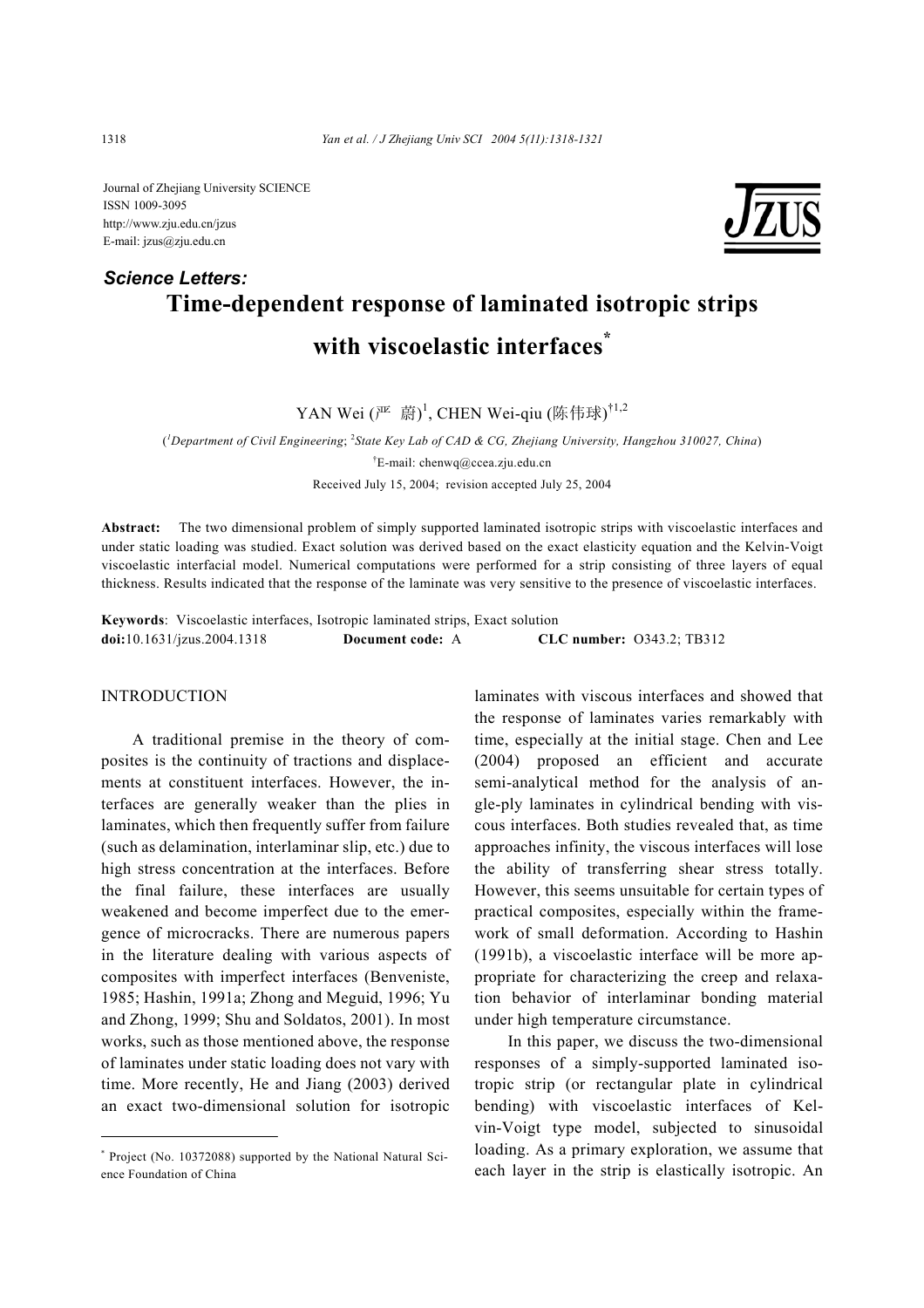exact solution is derived and numerical results are given and discussed.

#### SOLUTION PROCEDURE

Consider an *n*-layered simply-supported laminated isotropic strip (plate in cylindrical bending) as shown in Fig.1. The strip has width of *l*, and is simply supported at *x=*0 and *x=l.* The Young's modulus and Poisson's ratio of the *k*th layer are  $E_k$  and  $\mu_k$  respectively. The constitutive law of the *k*th layer is then written as (He and Jiang, 2003)

$$
\sigma_x^{(k)} = \frac{E_k}{(1 - 2\mu_k)(1 + \mu_k)} \left[ (1 - \mu_k) \frac{\partial u^{(k)}}{\partial x} + \mu_k \frac{\partial w^{(k)}}{\partial z} \right]
$$

$$
\sigma_z^{(k)} = \frac{E_k}{(1 - 2\mu_k)(1 + \mu_k)} \left[ (1 - \mu_k) \frac{\partial w^{(k)}}{\partial z} + \mu_k \frac{\partial u^{(k)}}{\partial x} \right]
$$

$$
\tau_{xz}^{(k)} = \frac{E_k}{2(1 + \mu_k)} \left( \frac{\partial u^{(k)}}{\partial z} + \frac{\partial w^{(k)}}{\partial x} \right) \tag{1}
$$

where *u* and *w* are the displacements in *x*- and *z*-directions, respectively.  $\sigma_x$  and  $\sigma_z$  are the normal stresses, and  $\tau_{xz}$  is the shear stress. The equilibrium equations can be written in terms of displacements as

$$
2(1 - \mu_k) \frac{\partial^2 u^{(k)}}{\partial x^2} + (1 - 2\mu_k) \frac{\partial^2 u^{(k)}}{\partial z^2} + \frac{\partial^2 w^{(k)}}{\partial x \partial z} = 0
$$
  

$$
2(1 - \mu_k) \frac{\partial^2 w^{(k)}}{\partial z^2} + (1 - 2\mu_k) \frac{\partial^2 w^{(k)}}{\partial x^2} + \frac{\partial^2 u^{(k)}}{\partial x \partial z} = 0
$$
 (2)



+ +− **Fig.1 Sketch of the strip in cylindrical bending**

Considering a sinusoidal loading  $p=p_0\sin(\alpha x)$  $(\alpha = \pi/l)$  applied on the top surface, we will solve Eq.(2) under the following boundary and interfacial conditions

$$
\sigma_z^{(n)} = -p_0 \sin \alpha x , \ \tau_{xz}^{(n)} = 0 , \ \text{at} \ \ z = h
$$
  

$$
\sigma_z^{(1)} = 0 , \ \tau_{xz}^{(1)} = 0 , \ \text{at} \ \ z = 0
$$
 (3)

$$
\sigma_x^{(k)} = w^{(k)} = 0
$$
, at  $x = 0$  and  $x = l$  (4)

$$
\sigma_z^{(k+1)} = \sigma_z^{(k)}, \ \tau_{xz}^{(k+1)} = \tau_{xz}^{(k)},
$$
  

$$
u^{(k+1)} = u^{(k)} + \delta^{(k)}, \ w^{(k+1)} = w^{(k)}, \text{ at } z = z_k \tag{5}
$$

where  $\delta^{(k)}$  is the relative sliding displacement at the *k*th interface. In this paper, we assume that the shear stress and sliding obey the Kelvin-Voigt viscoelastic law

$$
\tau_{xz}^{(k)} = \eta_0^{(k)} \delta^{(k)} + \eta_1^{(k)} \dot{\delta}^{(k)},
$$
\n(6)

where  $\dot{\delta}^{(k)}$  is the sliding velocity (the dot over a quantity denotes differentiation with respect to time), and  $\eta_0^{(k)}$  and  $\eta_1^{(k)}$  are the elastic constant and viscous coefficient, respectively. Setting  $\eta_0^{(k)} = 0$ , we get the viscous model studied by He and Jiang (2003). The solution to Eq.(2) had already been derived by He and Jiang (2003) as

$$
u^{(k)} = f^{(k)} \cos \alpha x, \ w^{(k)} = g^{(k)} \sin \alpha x, \tag{7}
$$
  
with

$$
f^{(k)}(z) = (C_1^{(k)} + zC_2^{(k)})e^{\alpha z} + (C_3^{(k)} + zC_4^{(k)})e^{-\alpha z},
$$
  
\n
$$
g^{(k)}(z) = \frac{1}{\alpha} [\alpha C_1^{(k)} + (\alpha z - 3 + 4\mu_k)C_2^{(k)}]e^{\alpha z}
$$
  
\n
$$
-\frac{1}{\alpha} [\alpha C_3^{(k)} + (\alpha z + 3 - 4\mu_k)C_4^{(k)}]e^{-\alpha z}
$$
 (8)

where  $C_i^{(k)}$  are integral constants to be determined. The corresponding expressions for stresses are

$$
\sigma_x^{(k)} = -\frac{E_k}{1 + \mu_k} \Biggl\{ \Bigl[ \alpha C_1^{(k)} + (\alpha z + 2\mu_k) C_2^{(k)} \Bigr] e^{\alpha z} + \Bigl[ \alpha C_3^{(k)} + (\alpha z - 2\mu_k) C_4^{(k)} \Bigr] e^{-\alpha z} \Biggr\} \sin \alpha x,
$$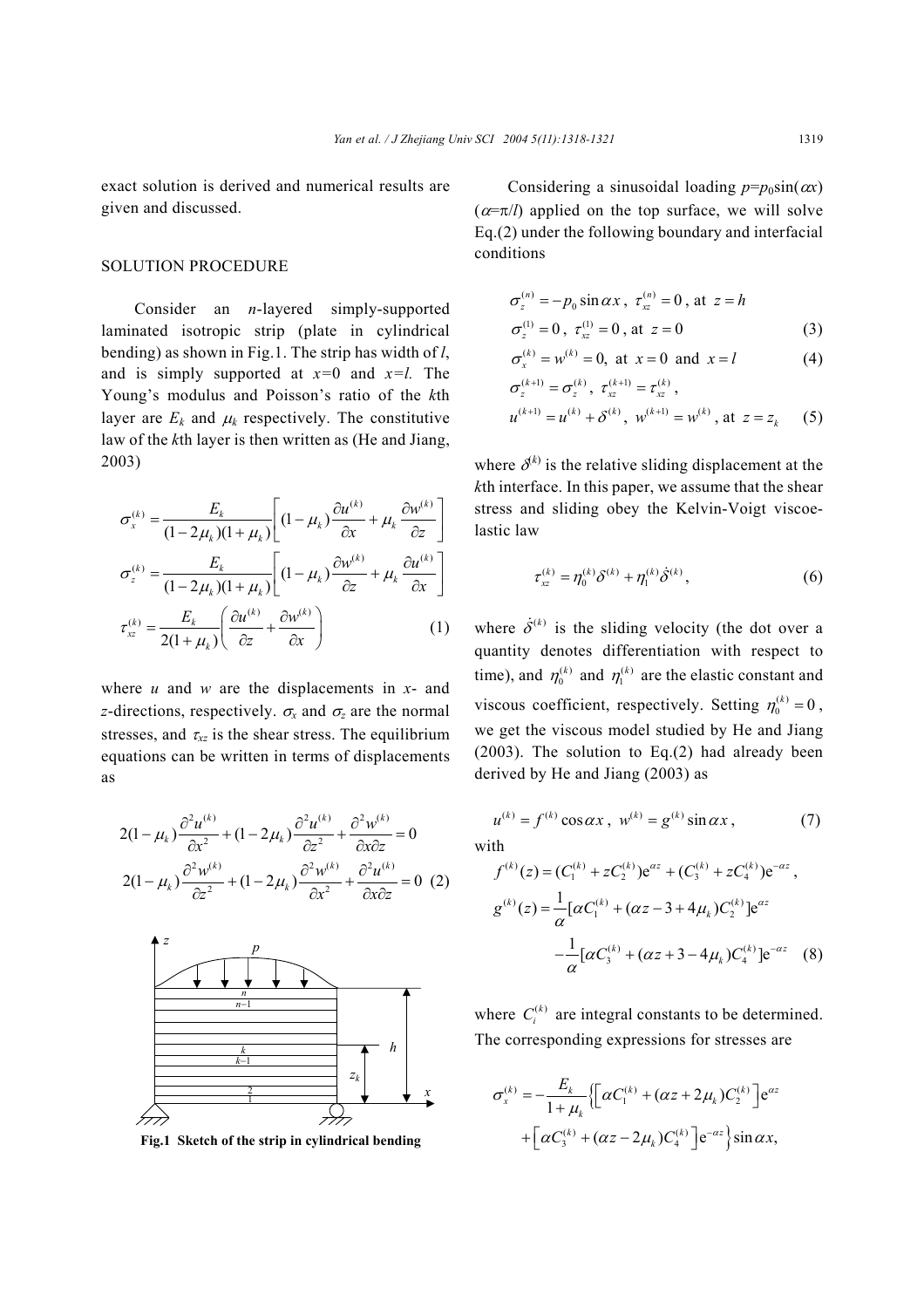$$
\sigma_z^{(k)} = \frac{E_k}{1 + \mu_k} \{ \left[ \alpha C_1^{(k)} + (\alpha z - 2 + 2\mu_k) C_2^{(k)} \right] e^{\alpha z} \n+ \left[ \alpha C_3^{(k)} + (\alpha z + 2 - 2\mu_k) C_4^{(k)} \right] e^{-\alpha z} \} \sin \alpha x,
$$
\n
$$
\tau_{xz}^{(k)} = \frac{E_k}{1 + \mu_k} \{ \left[ \alpha C_1^{(k)} + (\alpha z - 1 + 2\mu_k) C_2^{(k)} \right] e^{-\alpha z} \n- \left[ \alpha C_3^{(k)} + (\alpha z + 1 - 2\mu_k) C_4^{(k)} \right] e^{-\alpha z} \} \cos \alpha x \tag{9}
$$

Further, as in the viscous model (He and Jiang, 2003), we assume the following form for the sliding displacement

$$
\delta^{(k)} = \overline{\delta}^{(k)} \cos \alpha x \,, \tag{10}
$$

where  $\overline{\delta}^{(k)}$  is function of *t*.

The above solution has satisfied the simply supported conditions in Eq.(4), and there are still 4*n* conditions in Eqs.(3) and (5) to be considered with totally 4*n* unknown constants  $C_i^{(k)}$  (*i*=1, 2, 3, 4; *k*=1, 2, …, *n*). These constants are directly related to  $\overline{\delta}^{(k)}$ , which can be exactly solved from Eq.(6), a first-order ordinary differential equation (or equation set for multiple viscous interfaces). In this paper, we assume that the relative sliding displacement is zero at the initial time. This corresponds to the case that the load has already been applied on the laminate before the interfaces begin to exhibit a viscoelastic character.

#### NUMERICAL COMPUTATION

We consider a symmetric three-layered strip, for which the Poisson's ratio of each layer (of same thickness) is the same and is denoted by  $\mu$ . We take  $\mu$ =0.3,  $l$ =10*h*,  $E_2$ =3 $E_1$ =3 $E_3$ ,  $\eta_0^{(1)} = \eta_0^{(2)}$ ,  $\eta_1^{(1)} = \eta_1^{(2)}$  in the numerical calculation.

The twelve unknown constants  $C_i^{(k)}$  (*i*=1, 2, 3, 4;  $k=1, 2, 3$ ) are obtained in terms of  $\overline{\delta}^{(1)}$  and  $\overline{\delta}^{(2)}$ , which can be determined from Eq.(6) as

$$
\overline{\delta}^{(1)} = \frac{p_0 h}{2E_1 \lambda_1 \lambda_2} (a_1 e^{\lambda_1 t / t_0} + b_1 e^{\lambda_2 t / t_0} + c_1),
$$

$$
\overline{\delta}^{(2)} = \frac{p_0 h}{2E_1 \lambda_1 \lambda_2} (a_1 e^{\lambda_1 t / t_0} - b_1 e^{\lambda_2 t / t_0} + c_2), \quad (11)
$$

where

$$
\lambda_1 = -0.00622826238719 - B \n\lambda_2 = -0.02154074160281 - B \na_1 = 0.17022582 + 7.902617B \nb_1 = -0.00011002 - 0.018017B \nc_1 = -0.0850578 - 3.9423B \nc_2 = -0.08516802 - 3.960317B
$$
\n(12)

in which  $t_0 = h\eta_1^{(1)}/E_1$ ,  $B = \eta_0^{(1)}h/E_1$ .

Most results obtained are similar to that obtained by He and Jiang (2003) for viscous interfaces, except for the magnitude, and hence are not given here for brevity. The most significant difference is that the viscoelastic interface will not lose the ability of transferring shear stress when *t*→∞, which should be more realistic for certain practical situations. The distribution of shear stress along the thickness direction is highlighted in Fig.2 for different parameters. The curve of *B*=0 shown in Fig.2b corresponds to the degenerated viscous interfaces, for which the shear stress <sup>τ</sup>*xz* becomes zero when *t*→∞.

### **CONCLUSION**

Using Kelvin-Voigt model, the response of simply-supported laminated strip with viscoelastic interfaces was investigated under sinusoidal transverse loading. An exact solution is obtained by extending the existent analysis for viscous interfaces. The prominent feature of viscoelastic interfaces is that they always hold the function as interlaminar bonds, although weakened. This should be more realistic for composites under an environment of relatively higher temperature.

In this paper, we only solve a two-dimensional problem, and each layer in the strip is elastically isotropic. The present work may provide a useful means of comparison for future research on more complicated problems.